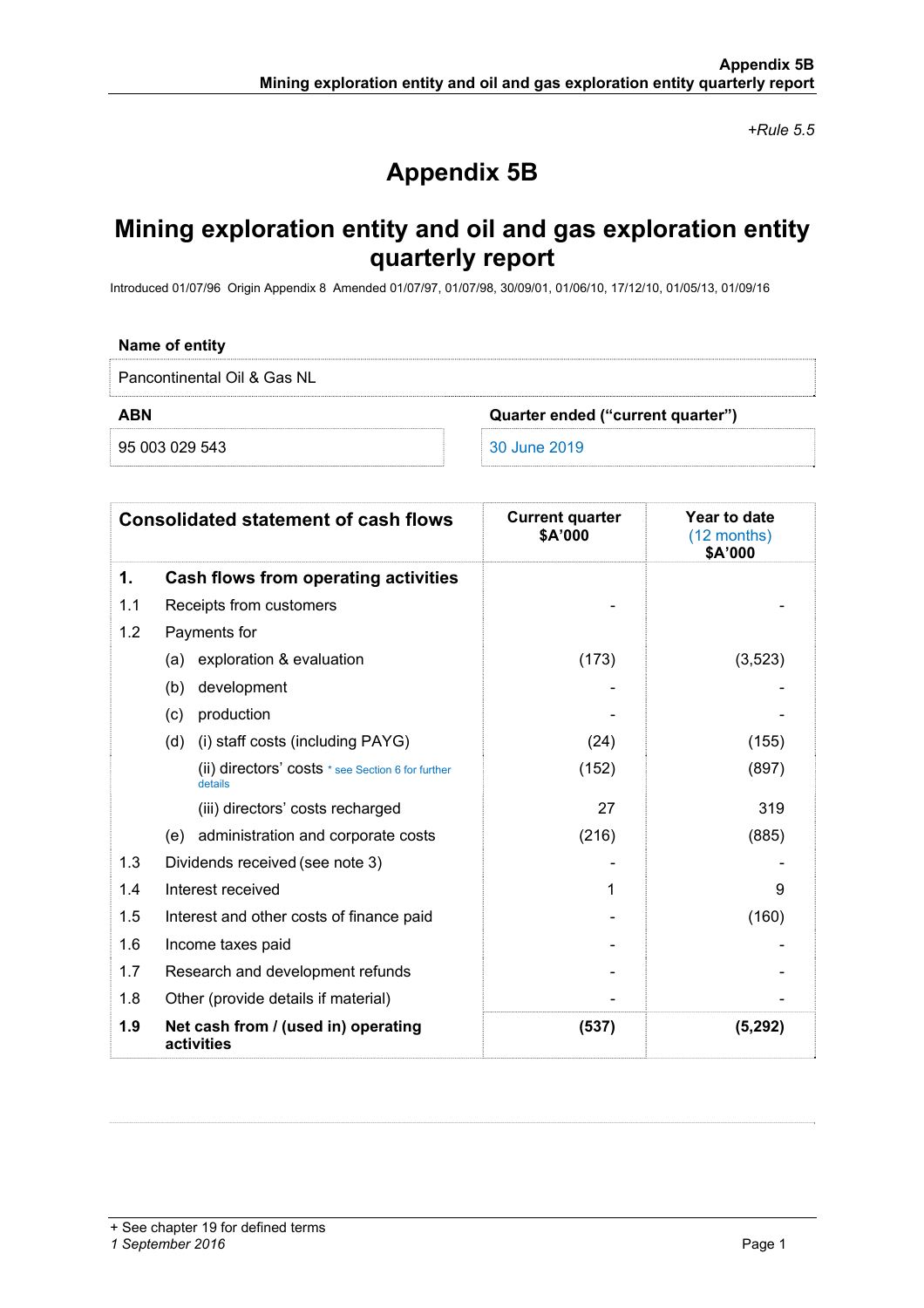#### **Appendix 5B Mining exploration entity and oil and gas exploration entity quarterly report**

| <b>Consolidated statement of cash flows</b> |                                                                                                                              | <b>Current quarter</b><br>\$A'000 | Year to date<br>$(12$ months)<br>\$A'000 |  |
|---------------------------------------------|------------------------------------------------------------------------------------------------------------------------------|-----------------------------------|------------------------------------------|--|
| 2.                                          | Cash flows from investing activities                                                                                         |                                   |                                          |  |
| 2.1                                         | Payments to acquire:                                                                                                         |                                   |                                          |  |
|                                             | property, plant and equipment<br>(a)                                                                                         |                                   |                                          |  |
|                                             | tenements (see item 10)<br>(b)                                                                                               |                                   |                                          |  |
|                                             | investments<br>(c)                                                                                                           |                                   |                                          |  |
|                                             | (d)<br>other non-current assets                                                                                              | (4)                               | (4)                                      |  |
| 2.2                                         | Proceeds from the disposal of:                                                                                               |                                   |                                          |  |
|                                             | property, plant and equipment<br>(a)                                                                                         |                                   |                                          |  |
|                                             | tenements (see item 10)<br>(b)                                                                                               |                                   |                                          |  |
|                                             | investments<br>(c)                                                                                                           |                                   |                                          |  |
|                                             | (d)<br>other non-current assets                                                                                              |                                   |                                          |  |
| 2.3                                         | Cash flows from loans to other entities                                                                                      |                                   |                                          |  |
| 2.4                                         | Dividends received (see note 3)                                                                                              |                                   |                                          |  |
| 2.5                                         | Other (provide details if material)<br>Africa Energy Corp. investment into Pancontinental Namibia<br><b>Pty Ltd \$7,650k</b> |                                   | 7,490                                    |  |
|                                             | Subscription for shares in Raven Energy Limited (\$160k)                                                                     |                                   |                                          |  |
| 2.6                                         | Net cash from / (used in) investing<br>activities                                                                            | (4)                               | 7,486                                    |  |

| 3.   | <b>Cash flows from financing activities</b>                                    |         |
|------|--------------------------------------------------------------------------------|---------|
| 3.1  | Proceeds from issues of shares                                                 |         |
| 3.2  | Proceeds from issue of convertible notes                                       |         |
| 3.3  | Proceeds from exercise of share options                                        | 580     |
| 3.4  | Transaction costs related to issues of<br>shares, convertible notes or options |         |
| 3.5  | Proceeds from borrowings                                                       |         |
| 3.6  | Repayment of borrowings                                                        |         |
| 3.7  | Transaction costs related to loans and<br>borrowings                           |         |
| 3.8  | Dividends paid                                                                 |         |
| 3.9  | Other (provide details if material)<br><b>Repayment of Convertible Notes</b>   | (1,600) |
| 3.10 | Net cash from / (used in) financing<br>activities                              | (1,020) |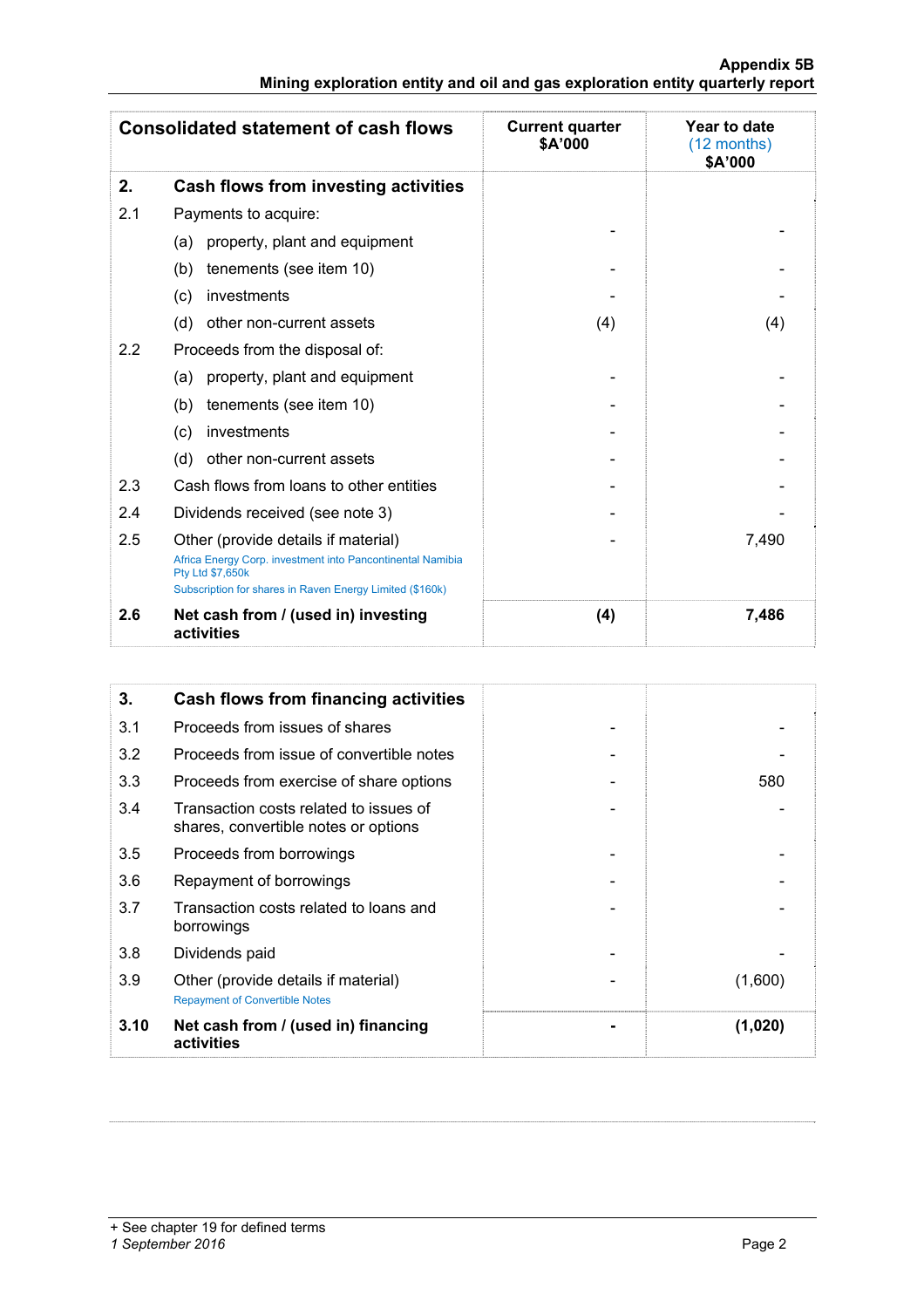| <b>Consolidated statement of cash flows</b> |                                                                          | <b>Current quarter</b><br>\$A'000 | Year to date<br>$(12 \text{ months})$<br>\$A'000 |
|---------------------------------------------|--------------------------------------------------------------------------|-----------------------------------|--------------------------------------------------|
| 4.                                          | Net increase / (decrease) in cash and<br>cash equivalents for the period |                                   |                                                  |
| 4.1                                         | Cash and cash equivalents at beginning of<br>period                      | 2,553                             | 776                                              |
| 4.2                                         | Net cash from / (used in) operating<br>activities (item 1.9 above)       | (537)                             | (5,292)                                          |
| 4.3                                         | Net cash from / (used in) investing activities<br>item 2.6 above)        | (4)                               | 7,486                                            |
| 4.4                                         | Net cash from / (used in) financing activities<br>(item 3.10 above)      |                                   | (1,020)                                          |
| 4.5                                         | Effect of movement in exchange rates on<br>cash held                     | 22                                | 84                                               |
| 4.6                                         | Cash and cash equivalents at end of period                               | 2,034                             | 2,034                                            |

| 5.  | Reconciliation of cash and cash<br>equivalents<br>at the end of the quarter (as shown in the<br>consolidated statement of cash flows) to the<br>related items in the accounts | <b>Current quarter</b><br>\$A'000 | <b>Previous quarter</b><br>\$A'000 |
|-----|-------------------------------------------------------------------------------------------------------------------------------------------------------------------------------|-----------------------------------|------------------------------------|
| 5.1 | <b>Bank balances</b>                                                                                                                                                          | 2.004                             | 2,523                              |
| 5.2 | Call deposits                                                                                                                                                                 |                                   |                                    |
| 5.3 | <b>Bank overdrafts</b>                                                                                                                                                        |                                   |                                    |
| 5.4 | Other (security deposits)                                                                                                                                                     | 30                                | 30                                 |
| 5.5 | Cash and cash equivalents at end of<br>quarter (should equal item 4.6 above)                                                                                                  | 2.034                             | 2.553                              |

| 6.  | Payments to directors of the entity and their associates                                                    | <b>Current quarter</b><br><b>\$A'000</b> |
|-----|-------------------------------------------------------------------------------------------------------------|------------------------------------------|
| 6.1 | Aggregate amount of payments to these parties included in item 1.2                                          | 152                                      |
| 6.2 | Aggregate amount of cash flow from loans to these parties included<br>in item $2.3$                         |                                          |
| 6.3 | Include below any explanation necessary to understand the transactions included in<br>items $6.1$ and $6.2$ |                                          |

Note. The Company utilised the services of Non-Executive Directors as necessary during the year for geological, project management, permitting and technical consulting. The activities carried out were at commercial rates.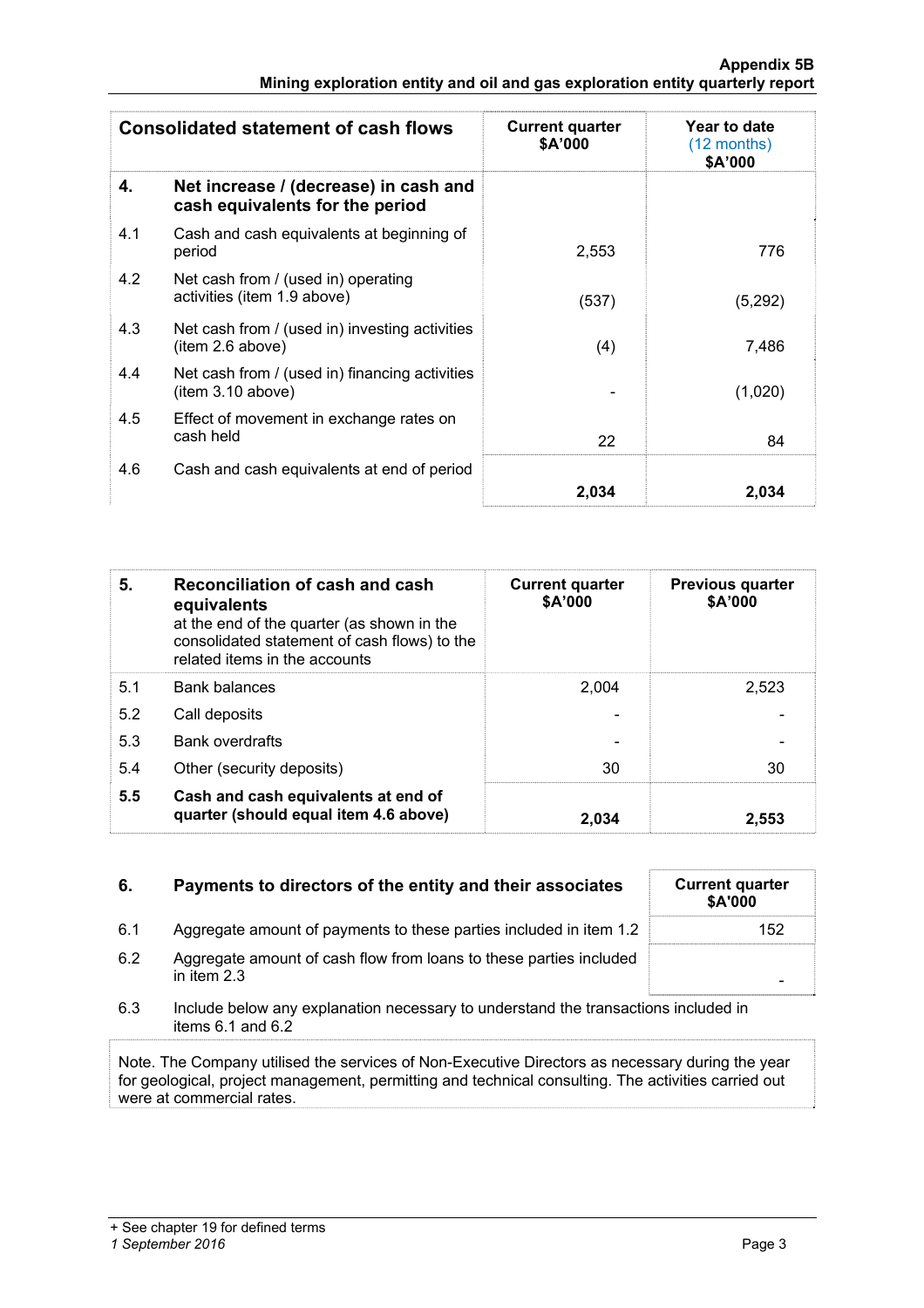| 7.  | Payments to related entities of the entity and their<br>associates                                                   | <b>Current quarter</b><br>\$A'000 |
|-----|----------------------------------------------------------------------------------------------------------------------|-----------------------------------|
| 7.1 | Aggregate amount of payments to these parties included in item 1.2                                                   |                                   |
| 7.2 | Aggregate amount of cash flow from loans to these parties included<br>in item $2.3$                                  |                                   |
|     | المزاوية والمراجعين والمستقصص والمستقطع والمستقطع والمستواد والمستحدث والمستحدث والمستحدث والمستحدث والمستقر والمسار |                                   |

- 7.3 Include below any explanation necessary to understand the transactions included in items 7.1 and 7.2
- **8. Financing facilities available** *Add notes as necessary for an understanding of the position*
- 8.1 Loan facilities
- 8.2 Credit standby arrangements
- 8.3 Other (please specify)

| <b>Total facility amount</b><br>at quarter end<br>\$A'000 | Amount drawn at<br>quarter end<br>\$A'000 |
|-----------------------------------------------------------|-------------------------------------------|
|                                                           |                                           |
|                                                           |                                           |
|                                                           |                                           |

8.4 Include below a description of each facility above, including the lender, interest rate and whether it is secured or unsecured. If any additional facilities have been entered into or are proposed to be entered into after quarter end, include details of those facilities as well.

#### **Note:**

| 9.  | <b>Estimated cash outflows for next quarter</b> | \$A'000 |  |
|-----|-------------------------------------------------|---------|--|
| 9.1 | Exploration and evaluation                      | 225     |  |
| 9.2 | Development                                     |         |  |
| 9.3 | Production                                      |         |  |
| 9.4 | Staff costs (including PAYG)                    | 25      |  |
|     | Directors *refer to explanation Note 6.         | 129     |  |
| 9.5 | Administration and corporate costs              | 127     |  |
| 9.6 | Other (provide details if material)             |         |  |
| 9.7 | <b>Total estimated cash outflows</b>            | 506     |  |